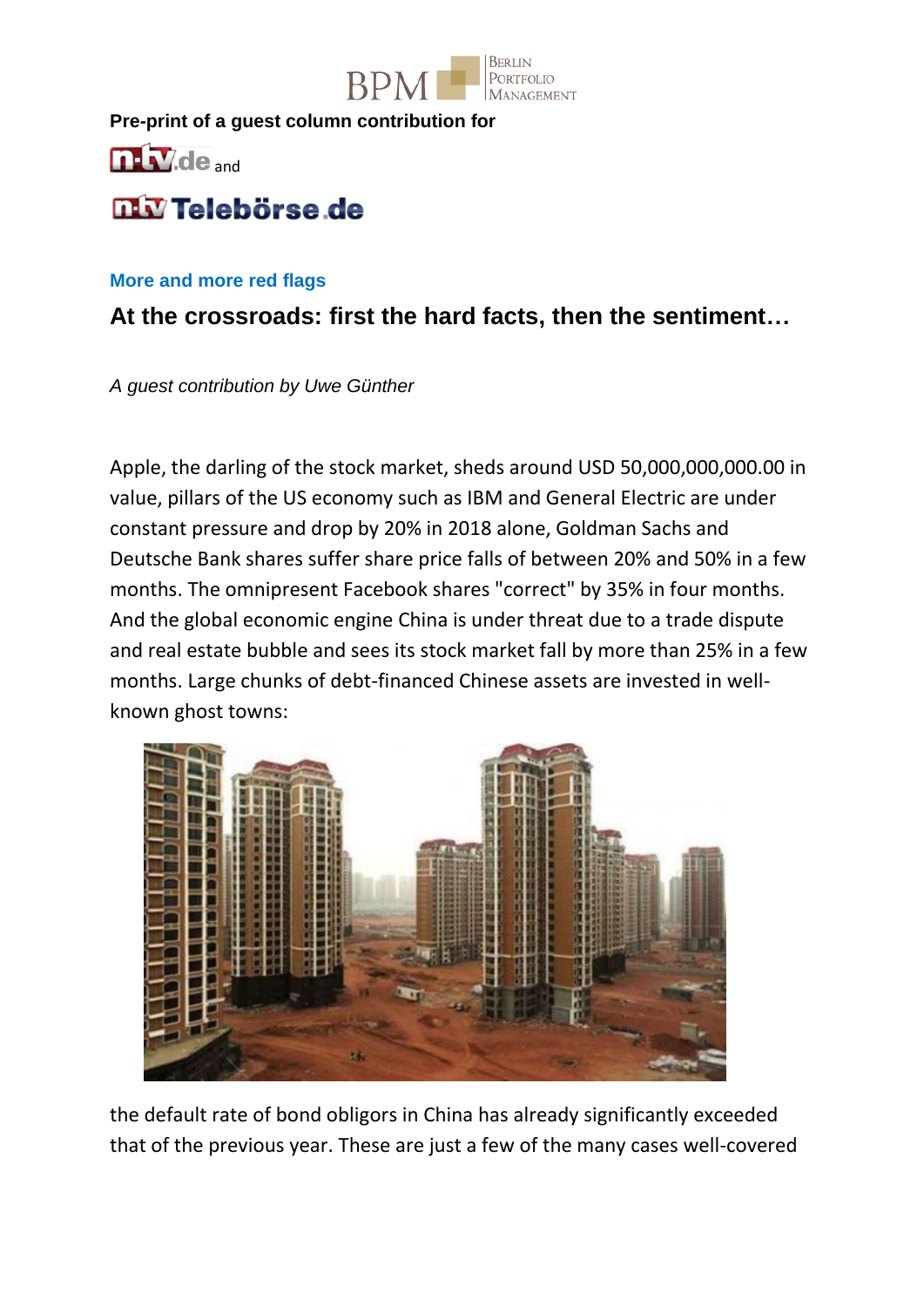

by the media - the problem is that these isolated cases are growing into a global problem.

#### **Knowing smiles and perplexed amazement**

From the perspective of a columnist, it is particularly interesting to observe how the "extreme fringes", no, not in the political scene, but the die-hard bears and die-hard bulls among the commentators are positioning themselves. Something interesting is happening here... oh wait, close to nothing. Crash prophets cheer, if at all, very cautiously so far. These see themselves probably confirmed and see, from their point of view, the logical development of the months so far only as a prelude to greater things. And those claiming that "every day is a buying opportunity in the stock market" are also exercising unusual restraint and silence.

If you were an observer, investor or financial expert back in the 2000s or 2008/2009, you will certainly remember the "buy on dips" mentality well. This seemed to be a no-brainer at the time, not least because many investors were sitting on profit positions and many thought they could risk some of it. After all they were still doing well! This cognitive dissonance bubble then burst rather painfully, as is well-documented, because the big money had other ideas and a large part of the book profits disappeared. Today, the wisdom is more likely to be: sell on each recovery rally.

#### **Stop that thief!**

So who has spoiled the party for the stock market? From my point of view, the main culprit can be identified very quickly and easily - it is the interest rates! Remembering that the bond market has a dramatically greater impact on the economy than the by size much smaller stock markets, the sharp increase in interest rates, especially in the shorter US dollar maturity range, is making its first clear impact. After years of a de facto zero interest rate policy, the yields of bonds with maturities ranging from a few months to 2-5 years literally exploded. Given that both debt-financed securities purchases (close to record highs), corporate financing (also for zombie companies), and relative investment decisions between asset classes are based on these, the result is not really surprising.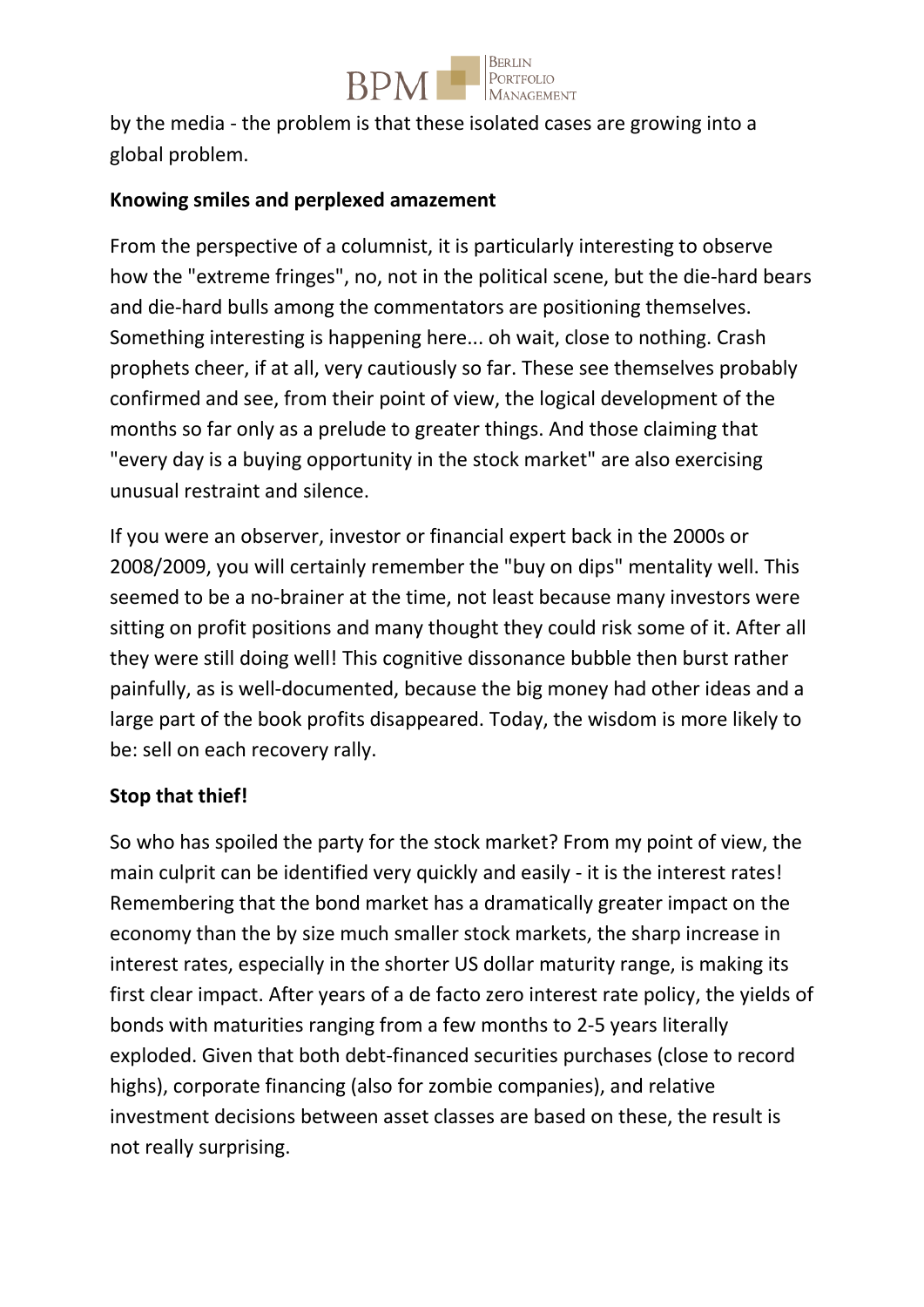

The new interest rate situation literally takes us to a new world (or vice versa back to the old world) and makes inflated valuations not worth the paper they are written on.

### **Why did it take until now?**

Historically, there has always been a close correlation between the dynamics of interest rate changes and stock market performance. And even the time lag of approx. 6-12 months between cause and reaction is typical. In addition, Trump's tax cuts had a further delaying effect. Even we did not think it possible that a government would proceed with this act of self-inflicted harm caused by collapsing tax revenues. The long-term damage to the US and the global economy will be severe.

#### **So what happens next?**

One cannot repeat it often enough: extreme asset valuations are only sustainable if supported by short-term internal opinions and market sentiment. And it is still true - a share price does not give us any direct indications as to the attractiveness of the respective business model or company! Amazon, Tencent Holding in China or SAP in Germany have excellent business potential even if their share prices have halved! Interim recoveries are very likely until the "smart money" investors (SMART Money Flow Index) has given enough hot potatoes to late-cycle private investors.